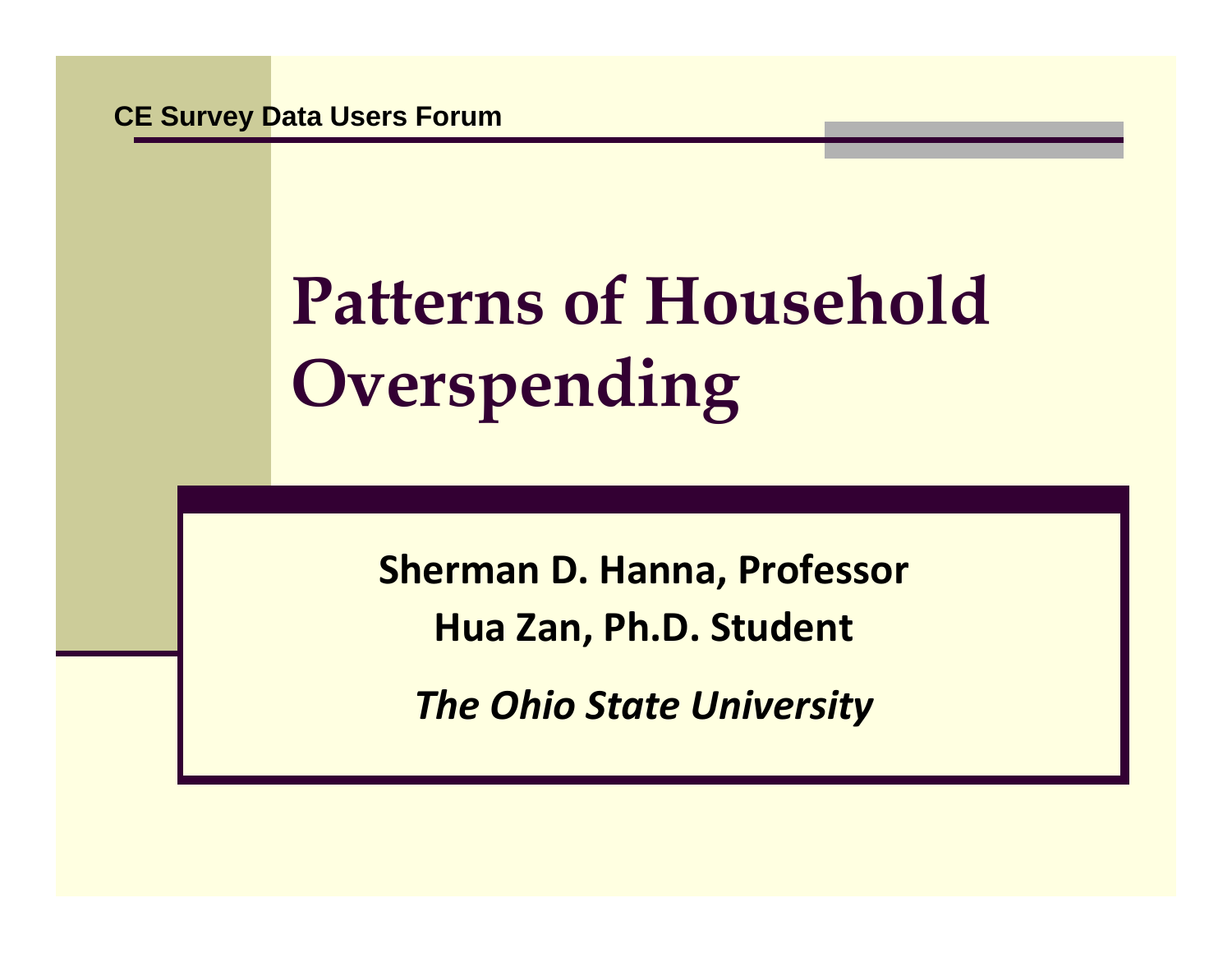## **Hanna background with CE data**

- 1973 quarterly expenditure interview data
- Wagner, J. & Hanna, S. (1983). The effectiveness of family life cycle variables in consumer expenditure research. *Journal of Consumer Research*, *10* (3), 281-291.
- **1990 CE Interview data from 1990, consumer units** that participated during all four quarters of 1990 who also had complete reporting
- Bae, M., Hanna, S. and Lindamood, S. (1993). Patterns of overspending in U.S. households, *Financial Counseling and Planning*, *4*, 11-30.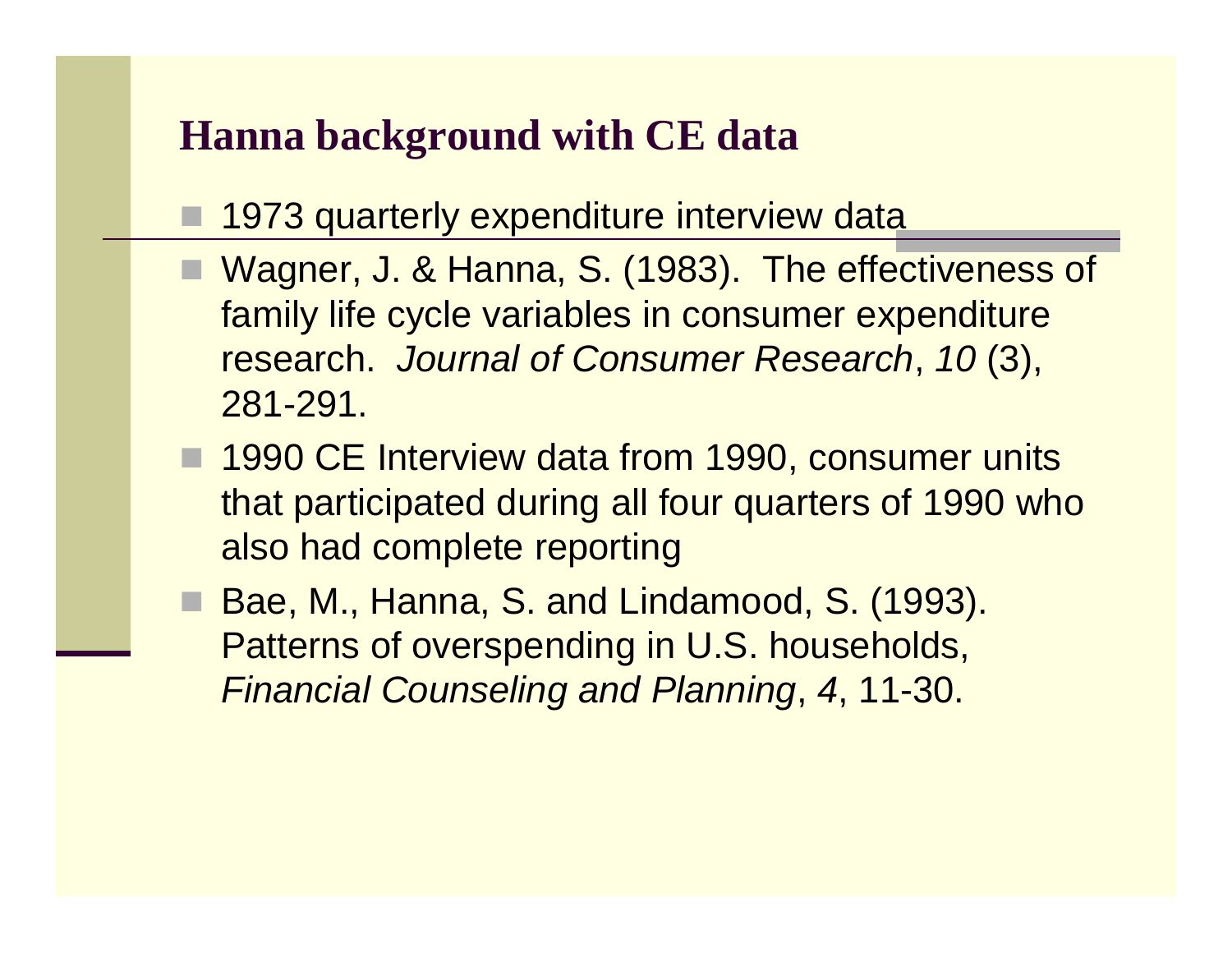# **Overspending background Overspending**

- Chang (1994) found that 40% of households experienced decrease in non-housing wealth between 1983 and 1986. (SCF Panel dataset)
- Bae et al. (1993) of all households, about 40% spent more than income. (CE Interview dataset)
- Hanna & Yuh (2010) 15% reported that they spent more than income (SCF)
- Charles et al. (2006): PSID vs CE vs SCF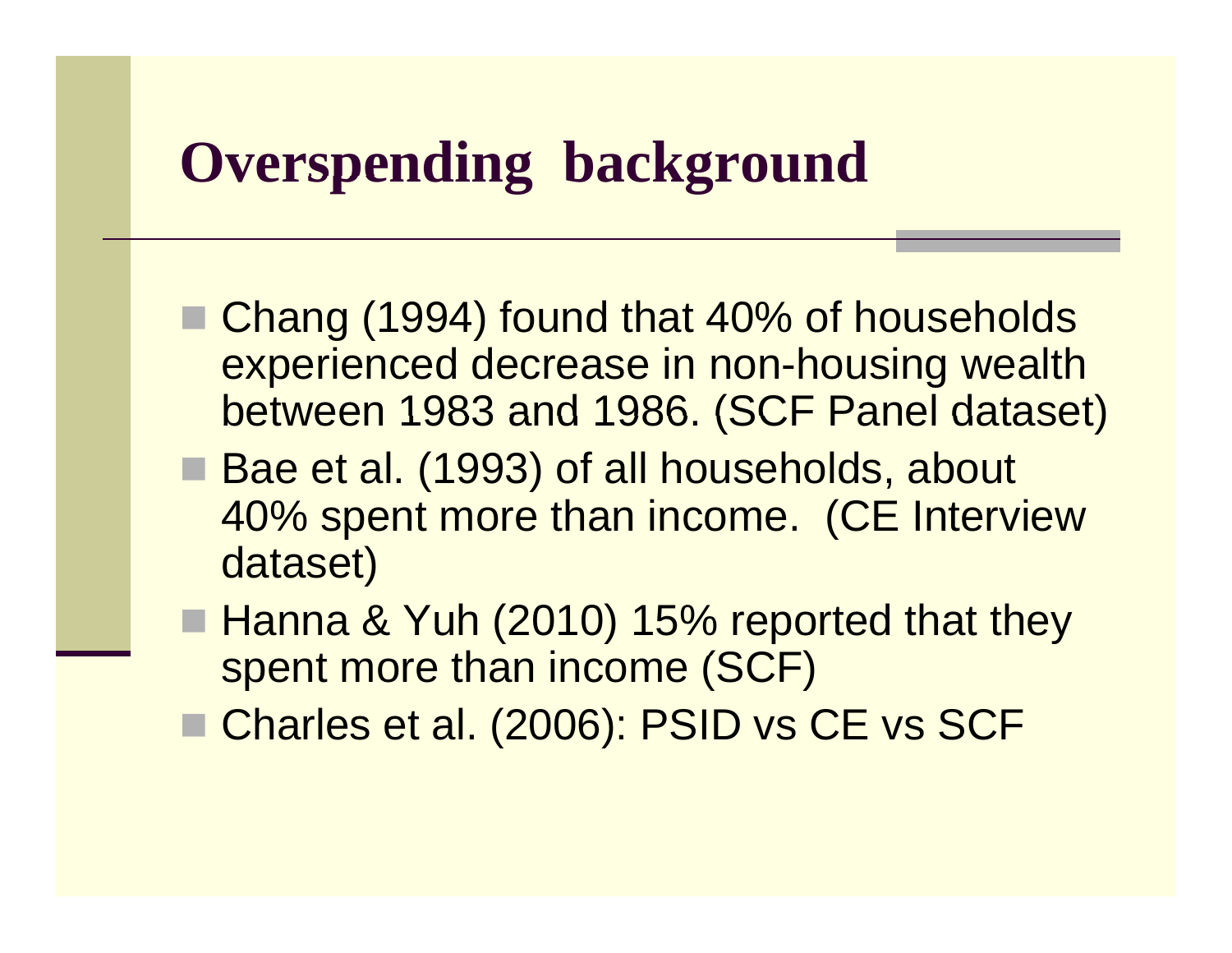## **Most recent research: Data and Sample**

#### Data Source:

**Consumer Expenditure Survey** (CE) ‐Interview Survey 2004‐2005

- CE: 5 interviews each year, a rotating panel sampling design
- Why use CE: comprehensive expenditure data and imputed income data (the imputation started in 2004)

### Sample:

- Six "panels" "" of data created by lumping together four consecutive quarters of data
- Only include consumer units who participate in four consecutive quarters to get 12 month expenditure data.
- Sample size: 6,113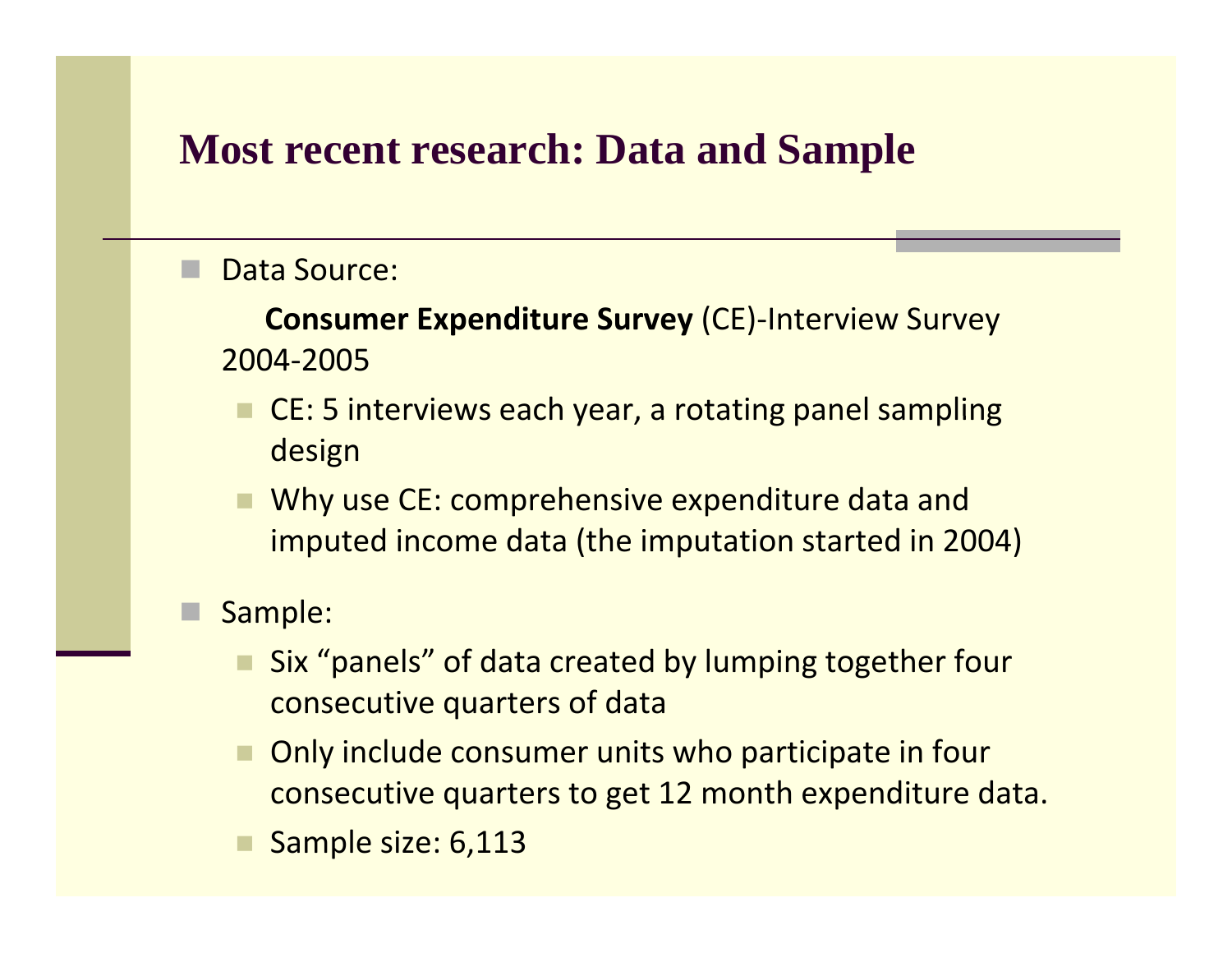## **Composition and Sample Sizes of Six Panels**

|  |                       |                | Panel 1 Panel 2 Panel 3 Panel 4 Panel 5 Panel 6 |                |                |                |                |
|--|-----------------------|----------------|-------------------------------------------------|----------------|----------------|----------------|----------------|
|  | 2004                  | $\mathbf{1}$   |                                                 |                |                |                |                |
|  |                       | $\overline{2}$ | $\overline{2}$                                  |                |                |                |                |
|  |                       | 3              | $\overline{3}$                                  | $\overline{3}$ |                |                |                |
|  |                       | $\overline{4}$ | $\overline{4}$                                  | $\overline{4}$ | $\overline{4}$ |                |                |
|  | 2005                  |                | $\mathbf{1}$                                    | $\mathbf{1}$   | $\mathbf{1}$   | 1              |                |
|  |                       |                |                                                 | $\overline{2}$ | $\overline{2}$ | $\overline{2}$ | $\overline{2}$ |
|  |                       |                |                                                 |                | 3              | $\overline{3}$ | $\overline{3}$ |
|  |                       |                |                                                 |                |                | $\overline{4}$ | $\overline{4}$ |
|  | 2006                  |                |                                                 |                |                |                | 1              |
|  | Sample<br><b>Size</b> | 1,384          | 1,413                                           | 694            | 695            | 595            | 1,332          |

The first quarter data in 2005 used are from the fifth interview of 2004 CEX. The first quarter 2006 data used are from the fifth interview of 2005 CE, which were conducted in Jan., Feb, and Mar. of 2006.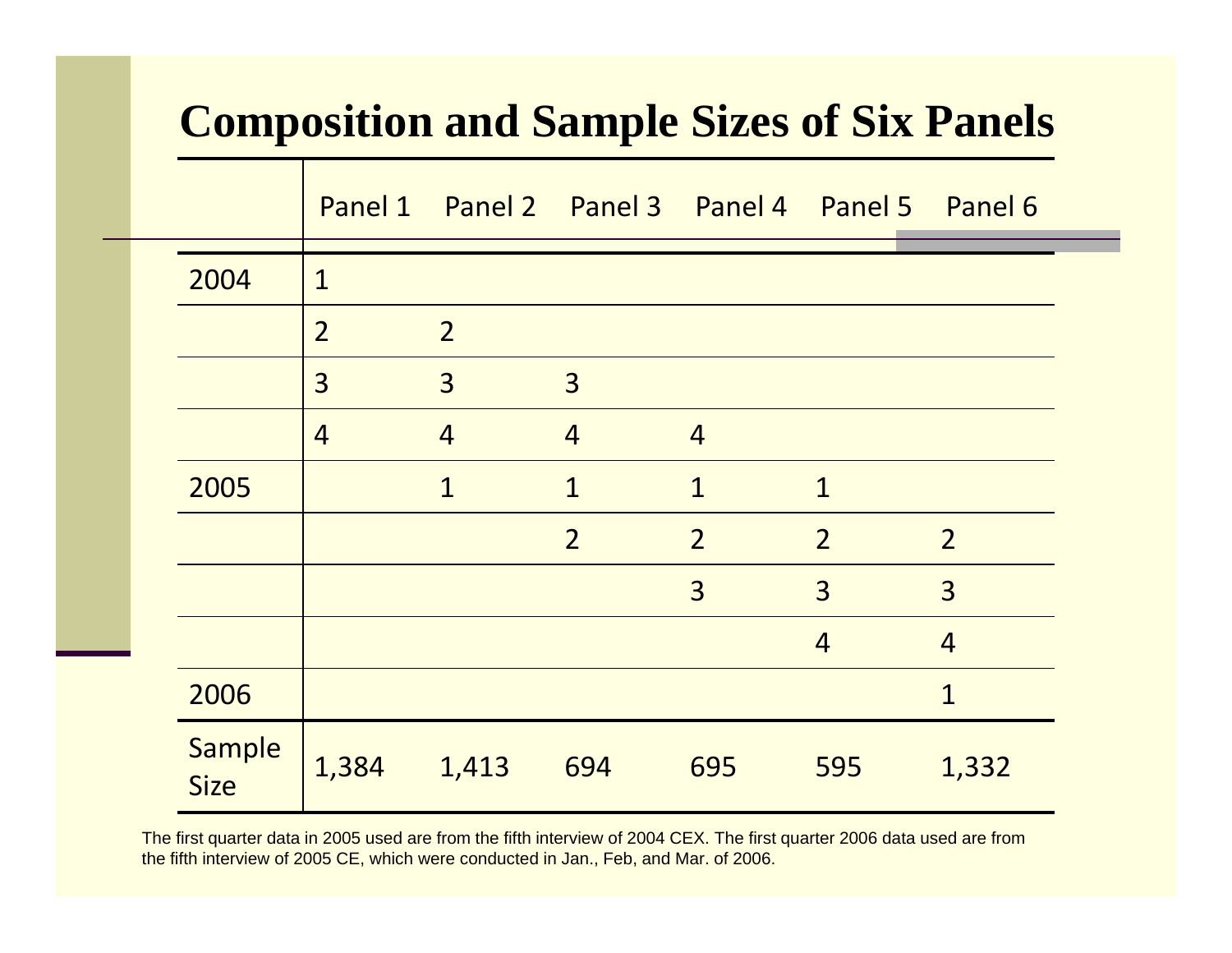# **Dependent Variables**

**Spending/income ratio : continuous variable** 

 Overspend: dichotomous variable '0' if spending <= income '1' if spending > income

Composition of spending and income?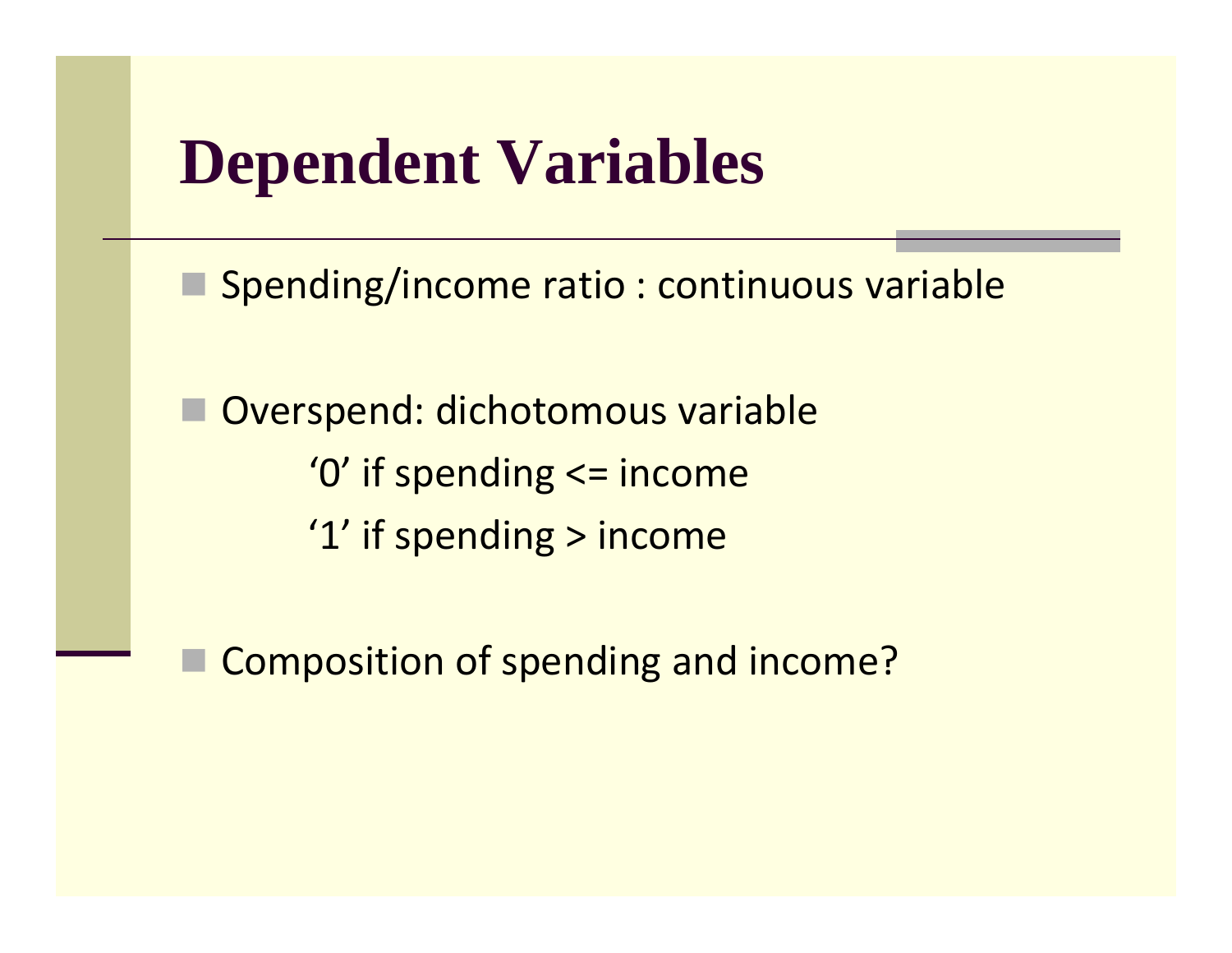# **Spending and Income Spending**

- **Spending: sum of quarterly outlays adjusted for** expenditures on new vehicles
	- Expenditures vs. outlays
	- Adjustment on new vehicle purchases: take a straight line depreciation of net outlays on new purchased but not financed vehicles (assuming an average life expectancy of 13 years)
- Income: after-tax income pension contribution
	- After-tax income=before-tax income tax
	- Before-tax income: wage and salary, nonfarm business income, supplemental security income, unemployment compensation, and etc.
	- Pension contribution: social security contribution, private pension contribution, and etc.

Spending and Income in 2004 adjusted to 2005 \$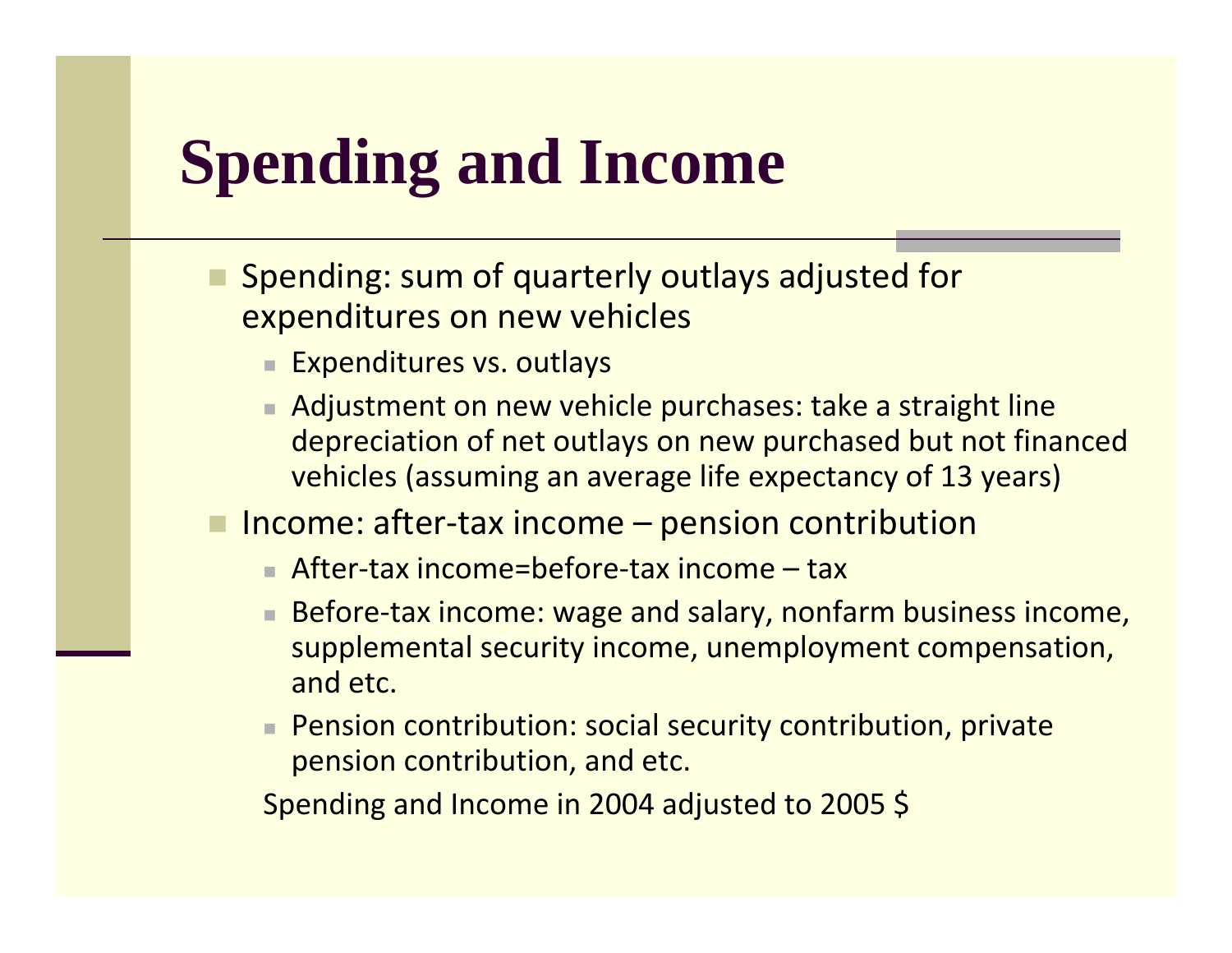# **Independent Variables**

- Race/ethnicity: Non-Hispanic White, Non-Hispanic Black, Hispanic, & other races.
- **Age** of the reference person, and age squared
- **Family type:** married, single-male headed, single-female headed, and other families
- **Education**: less than high school, high school, some college, college graduates or above.
- **Presence of a child** under age 19
- **Homeowner**
- **Income**
- П ■ **Net financial assets** = sum of amount in saving accounts, checking accounts, saving bonds, securities + other owed to the consumer unit – non ‐mortgage debt
- **Other monetary receipt**
- H ■ Region: Northeast, Midwest, South, West, & rural
- **Population size**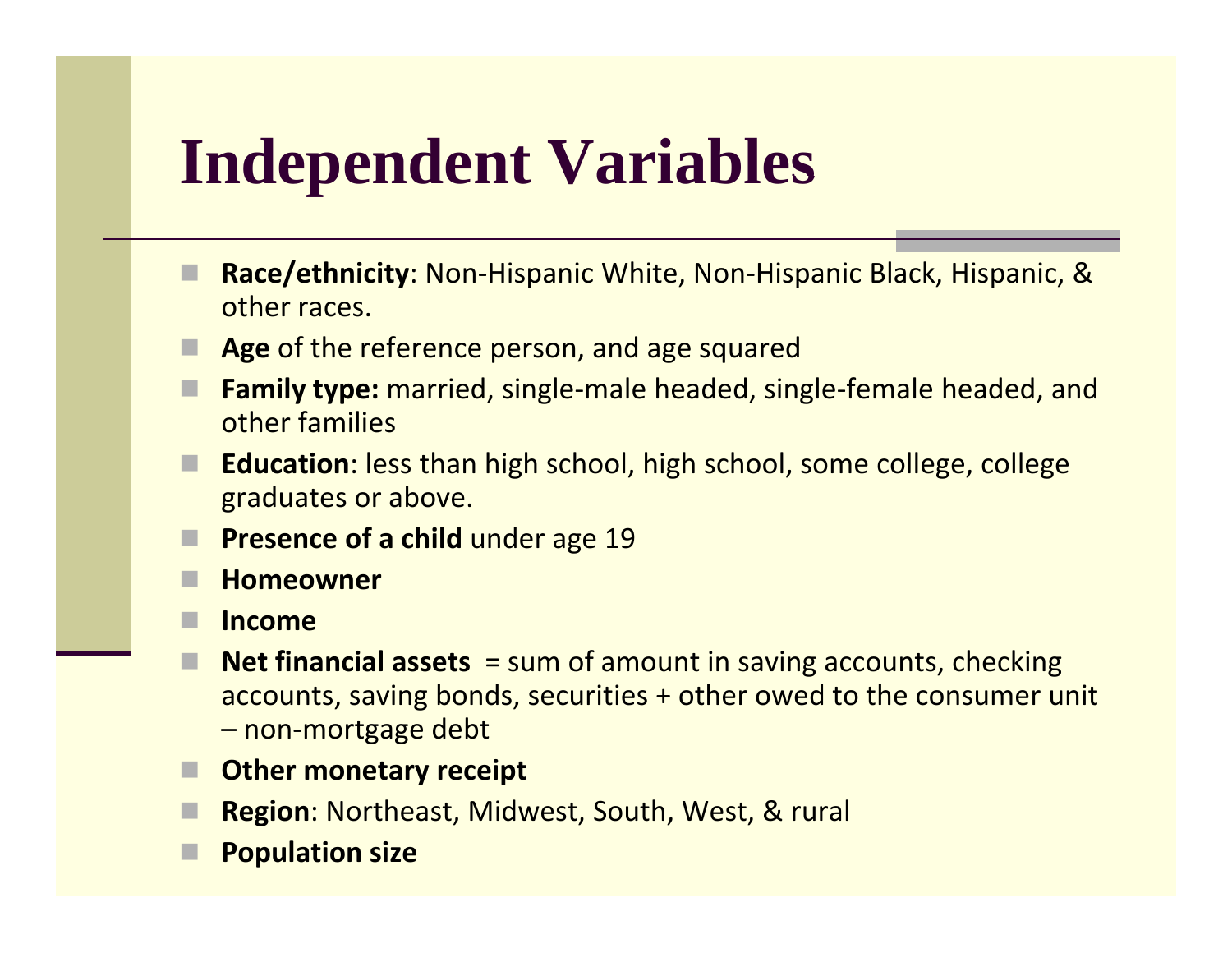# **Demographic Profile of the Sample**

| Variables |                                | Means (std. dev.)   |  |
|-----------|--------------------------------|---------------------|--|
|           | Income                         | 56,2140 (2,067,039) |  |
|           | Net financial assets           | 41,494 (8,256,915)  |  |
|           |                                |                     |  |
|           | Spending/income ratio          | 5.5                 |  |
|           | <b>Proportion overspending</b> | 42.6%               |  |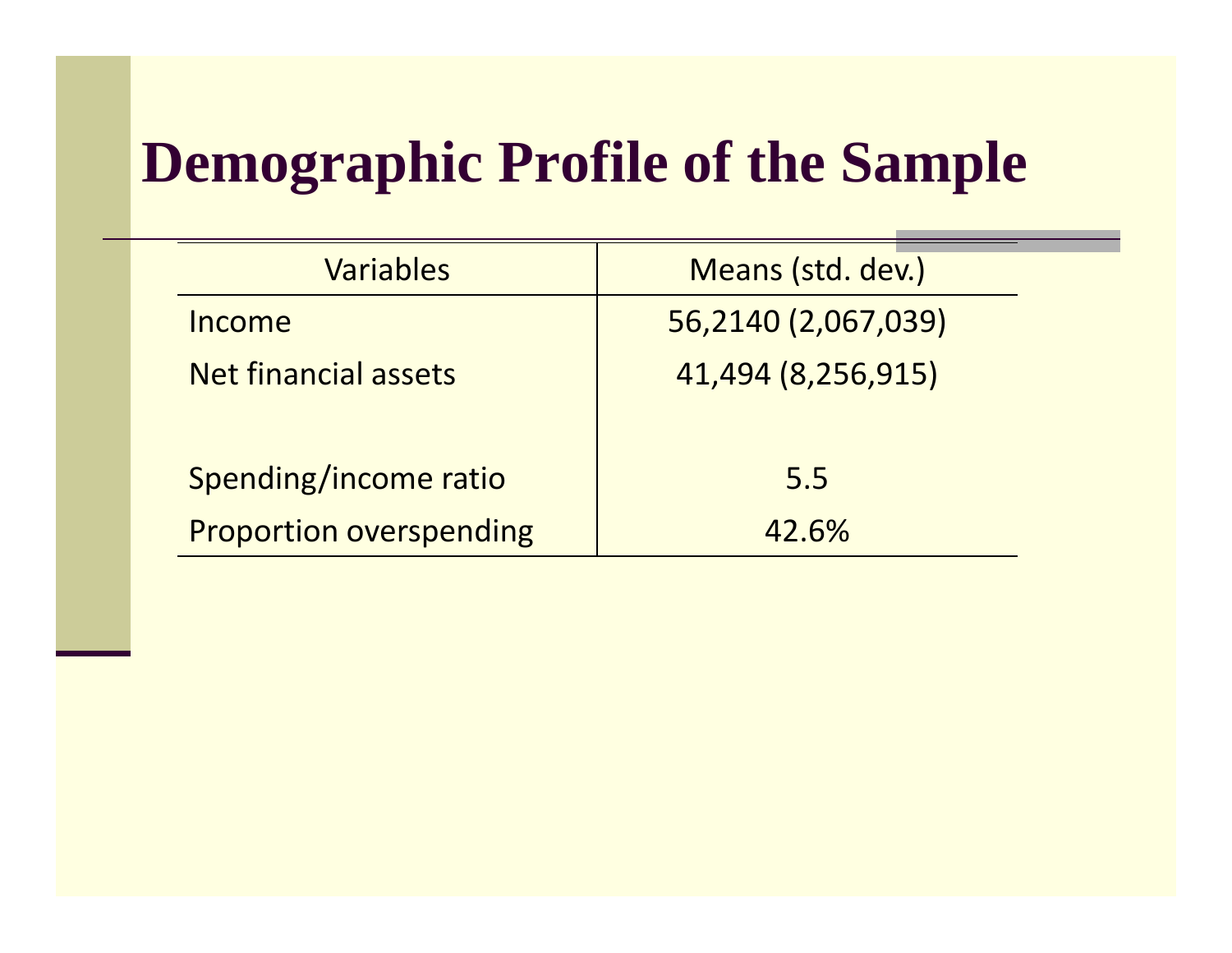## **Percentile of Spending/Income Ratio**

| 99%        | 8.91 |  |
|------------|------|--|
| 95%        | 2.59 |  |
| 90%        | 1.83 |  |
| 75% Q3     | 1.26 |  |
| 50% Median | 0.92 |  |
| 25% Q1     | 0.68 |  |
| 10%        | 0.51 |  |
| 5%         | 0.41 |  |
| 1%         | 0.24 |  |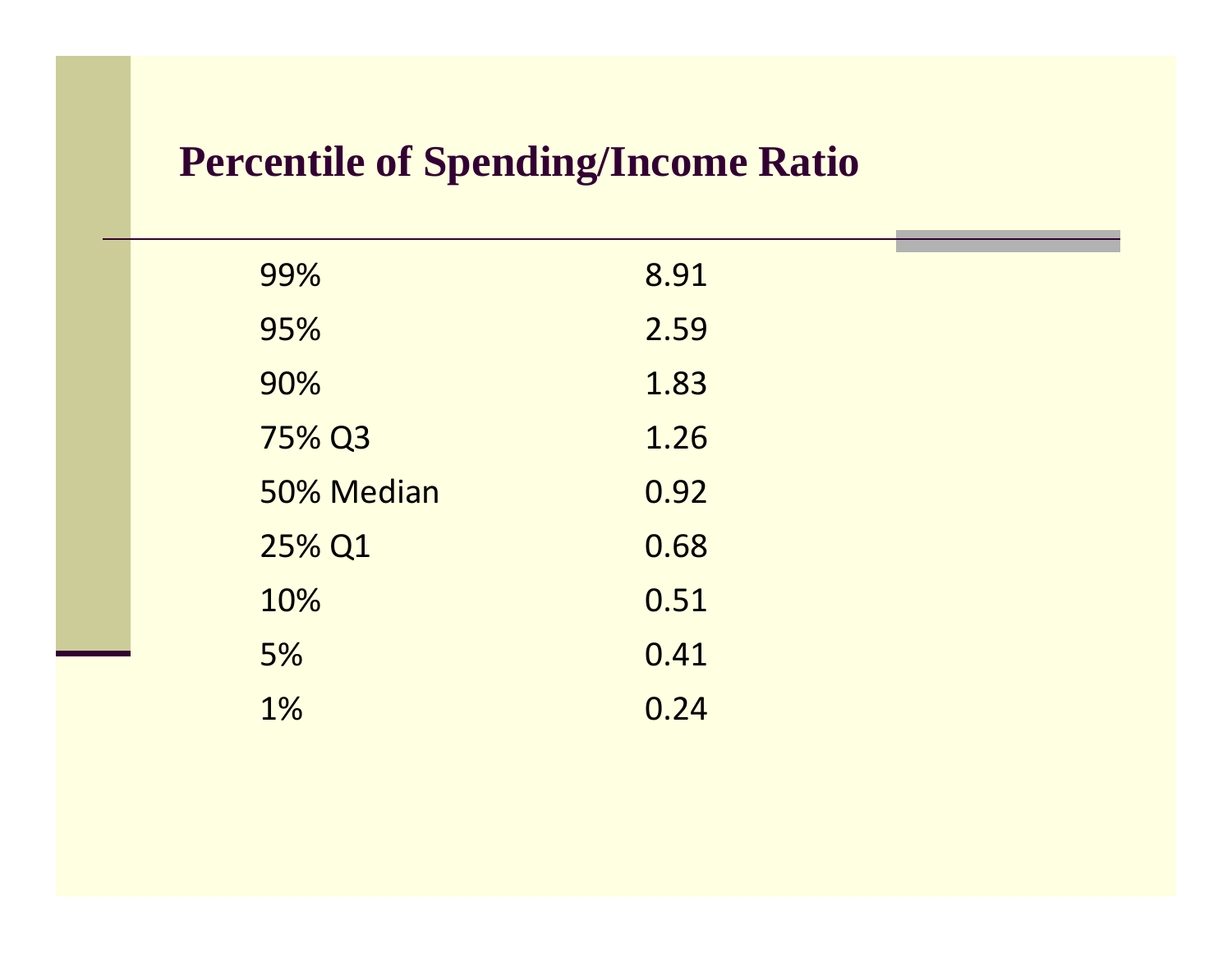# Comparison of 3 Analyses

|  |                               | <b>CE</b><br>2004-2005 | <b>SCF</b><br>Opinion<br>$(1992 - 2007)$ | <b>SCF</b> panel change<br>$(1983 - 1986)$ |  |  |
|--|-------------------------------|------------------------|------------------------------------------|--------------------------------------------|--|--|
|  | % overspending                | 43                     | 15                                       | 40                                         |  |  |
|  | Multivariate effect<br>of age | $+$<br>To age 47       | $+$<br>To age 50-59                      | negative                                   |  |  |
|  | Education                     | $+$                    | <b>NS</b>                                | negative                                   |  |  |
|  | Assets or net worth           | $+$                    | negative                                 | $+$                                        |  |  |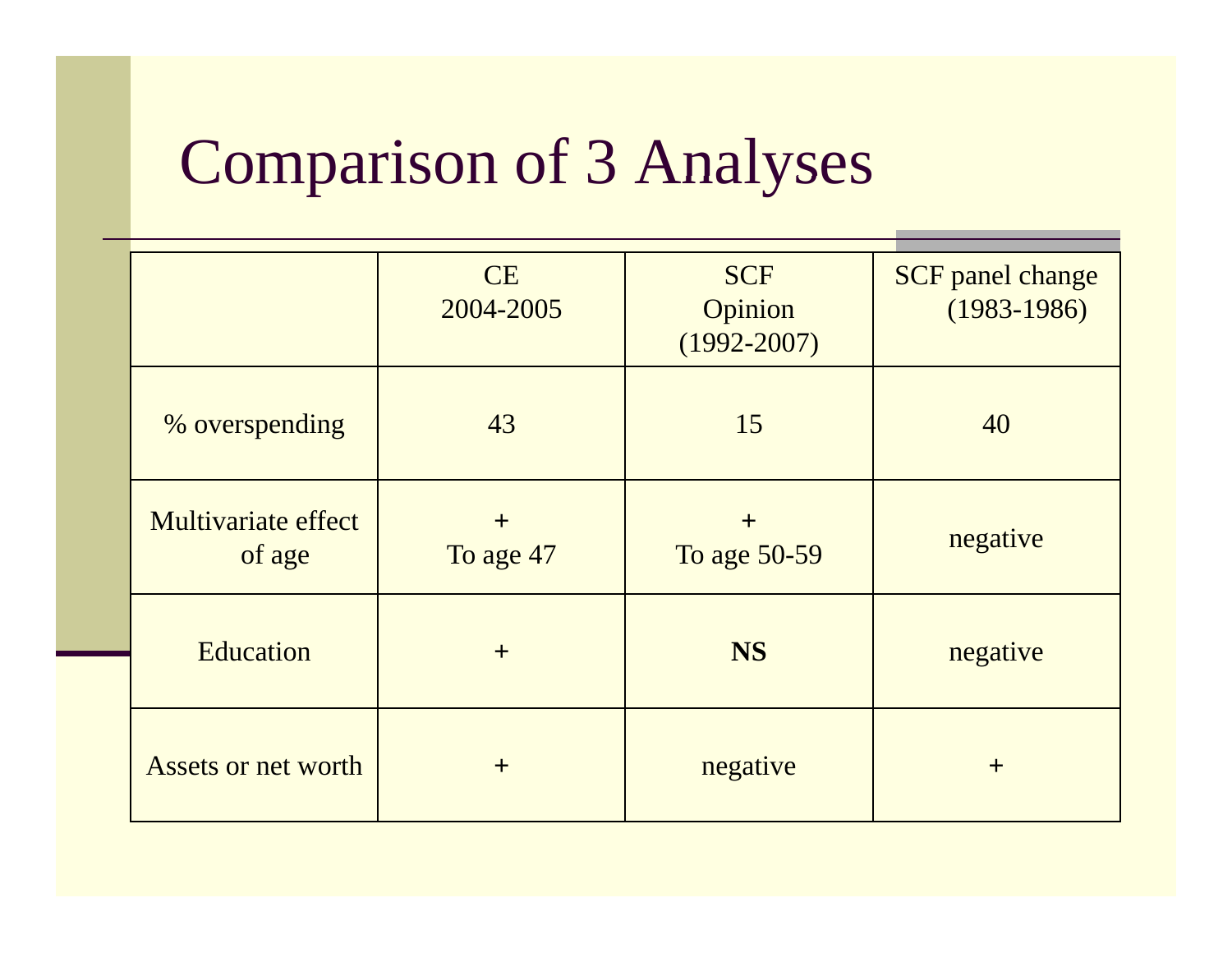# **Conclusions**

- **Intriguing patterns from CE data**
- Could more easily compare to analyses of other datasets if had a few attitude variables
- Overall assessment spend more, same, or less than income (SCF question)
- Is current income higher or lower than normal?
- Will income increase faster, slower, or about the same as prices?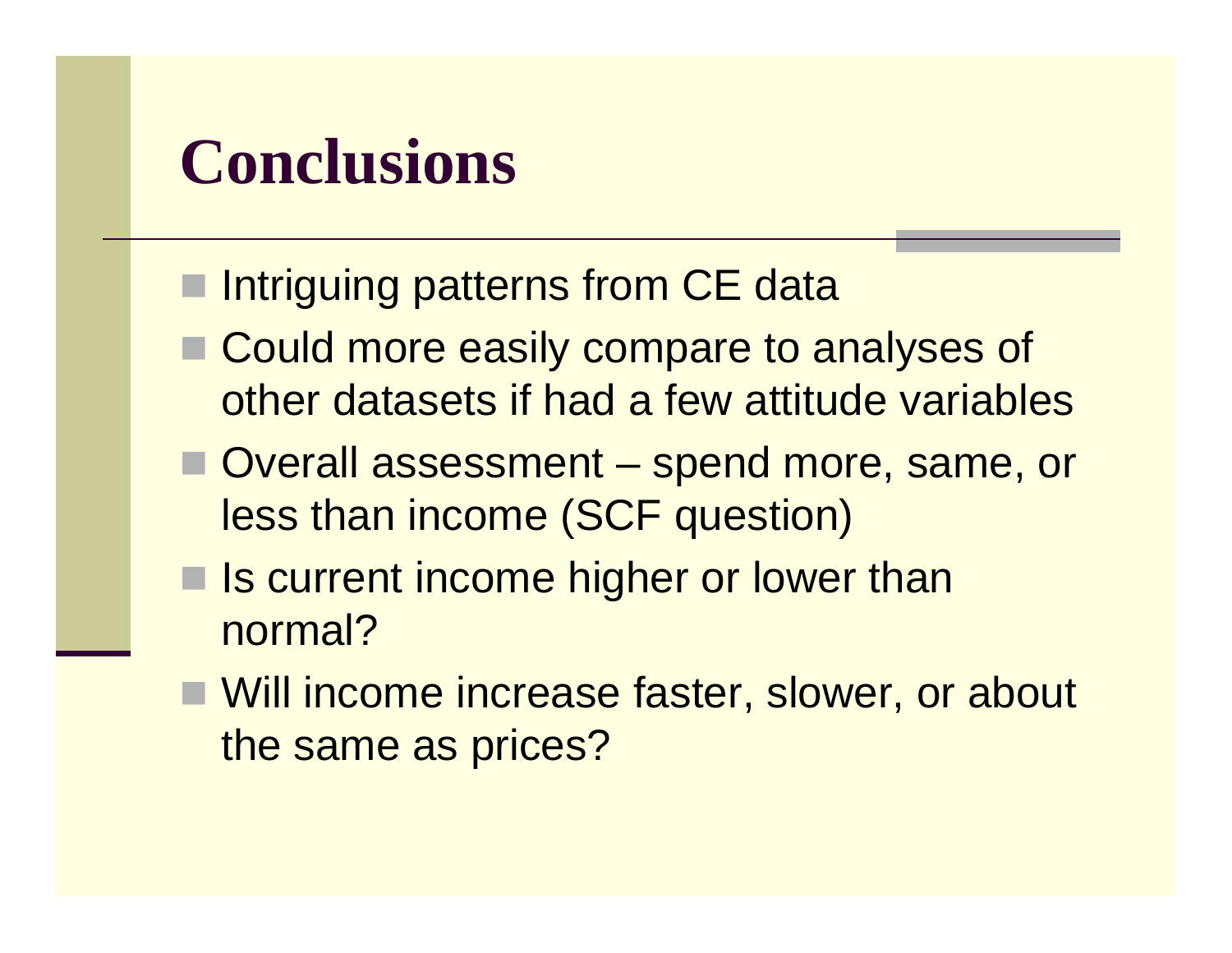## **Questions About Using CE dataset**

- $\blacksquare$  Not clear on weight variables – we used finlwt21 / 9
- Used mean of implicates for income
- But for hypothesis testing, probably should use RII method (see Montalto & Sung, Financial Counseling and Planning, etc.)